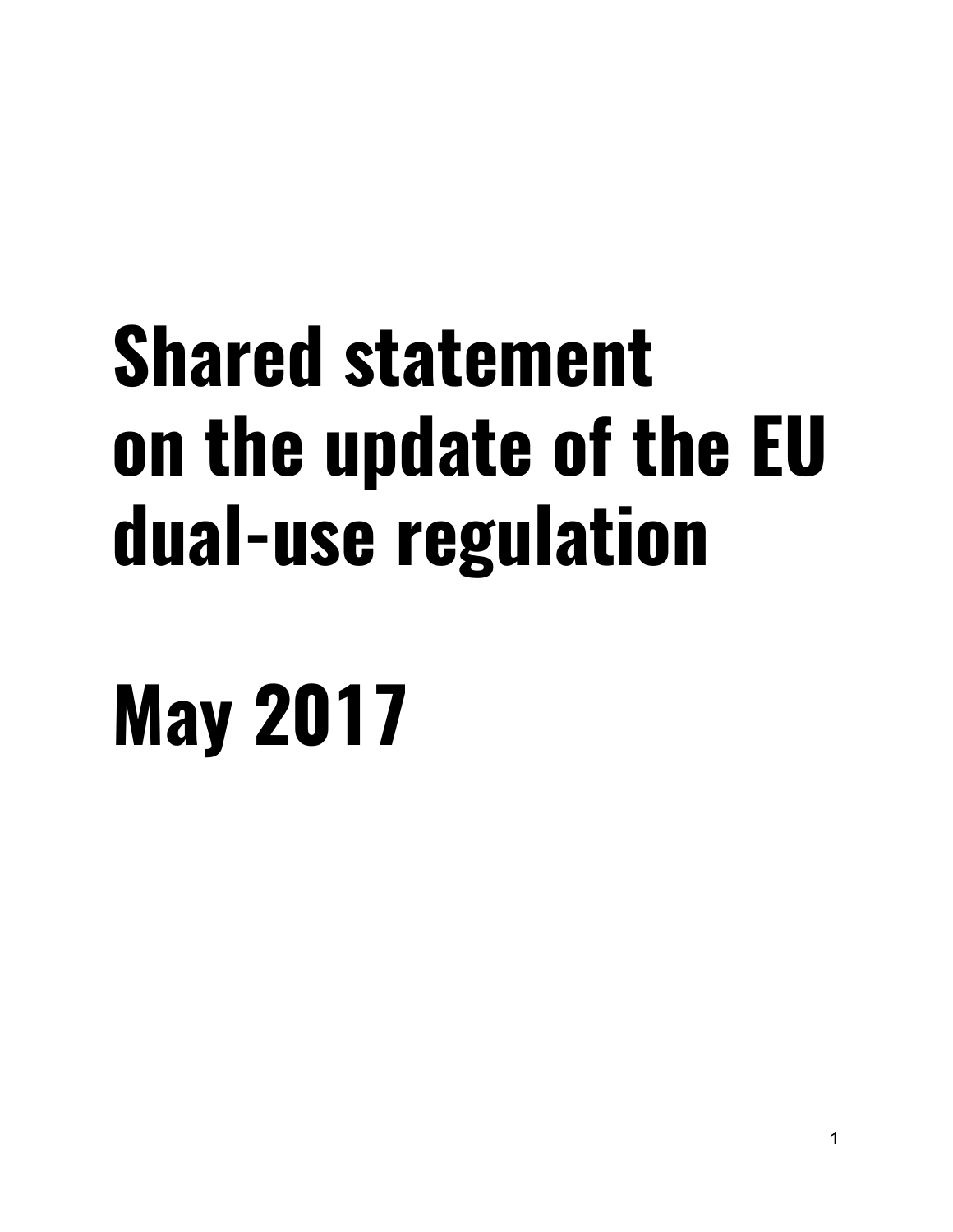#### **Introduction**

The NGOs below welcome th[e](http://trade.ec.europa.eu/doclib/html/154976.htm) [proposal](http://trade.ec.europa.eu/doclib/html/154976.htm) of the European Commission to updat[e](http://eur-lex.europa.eu/LexUriServ/LexUriServ.do?uri=OJ:L:2009:134:0001:0269:en:PDF) [controls](http://eur-lex.europa.eu/LexUriServ/LexUriServ.do?uri=OJ:L:2009:134:0001:0269:en:PDF) on the export of dual-use items, which represents an important effort to make human rights central to European Union trade policy.

By expanding the definition of dual-use goods, and specifically including cyber-surveillance technologies, the Commission proposal recognizes that digital surveillance gravely threatens human rights; especially the right to privacy and freedom of expression. It poses a threat to the ability of human rights groups, journalists and activists to fulfill their watchdog role.

The proposal – by the explicit inclusion of human rights considerations – is also an important recognition of the pre-existing responsibilities of both states and businesses. Under international human rights law, states have a responsibility to protect people against human rights abuses by non-state actors, including by regulating such non-state actors under their controls to prevent them from causing or contributing to human rights abuses in other countries. Companies also have a pre-existing responsibility to respect human rights in their operations, including by carrying out human rights due diligence to "identify, prevent, mitigate and account for how they address their human rights impacts."

We applaud these positive steps and express the hope that the proposal will lead to regulations that will provide a mechanism for the realization of these human rights responsibilities. During the implementation phase, member states should aim to ensure that all EU level unilateral changes are adopted within international export control control lists.

In this spirit, we call attention to the following key areas which we hope can be further improved;

### **Human Rights Protections Must be Strengthened**

**Content of human rights considerations should be strengthened.** Article 8, Article 4(1)(d) and Article 14 contain language regarding the consideration of human rights either in decisions on whether to subject non-listed dual-items to licensing, or whether to grant export licenses. However, these clauses either lack specificity (in the case of the latter) or contain limitations (in the case of the former).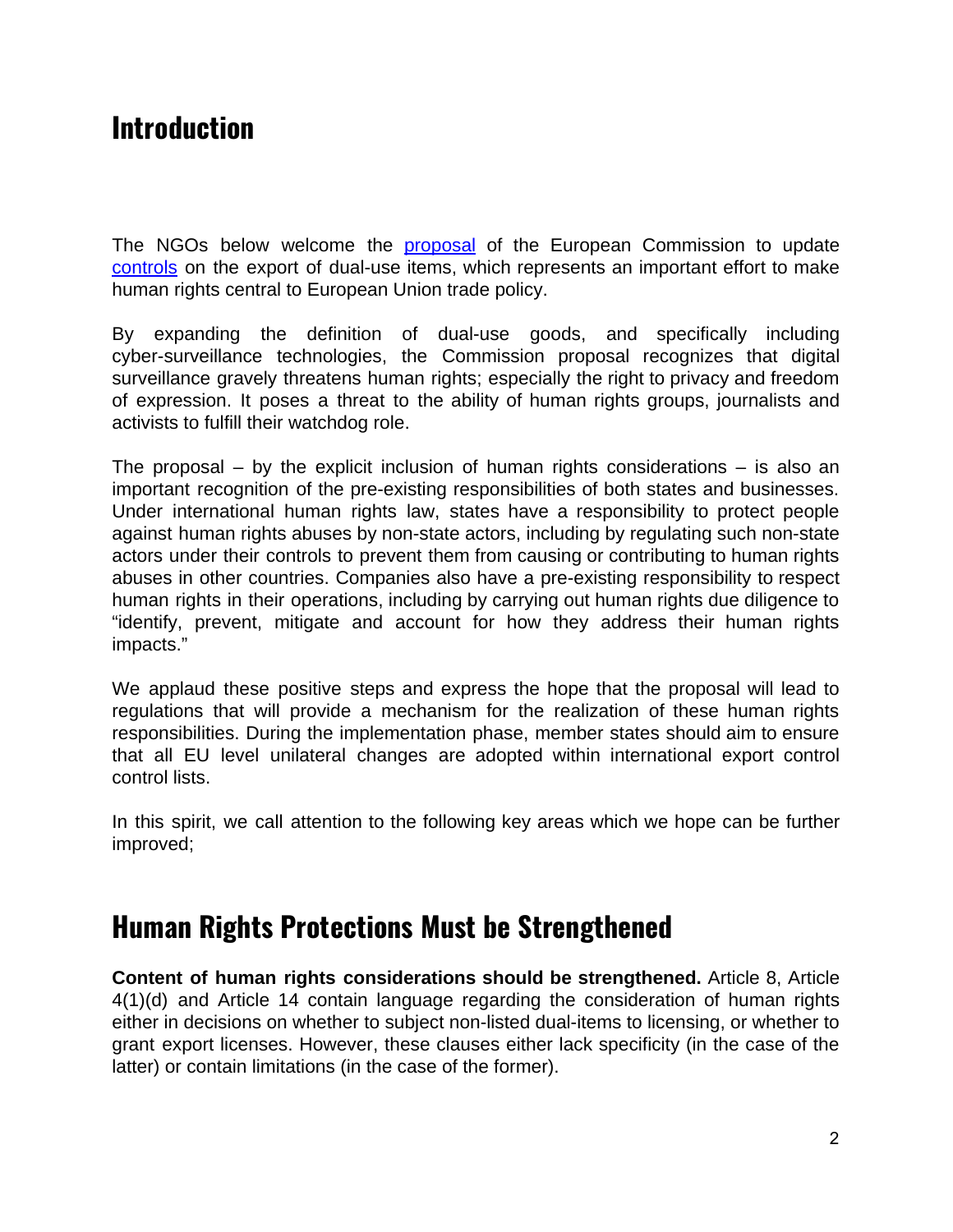These clauses should be strengthened to guard against all risks to human rights and to recognize that serious human rights violations may occur outside situations of armed conflict or recognized situations of internal repression. In doing so, the proposal should require the consideration of relevant European human rights protections, such as the EU Charter of Fundamental Rights as well as those developed by the Court of Justice of the European Union, and the European Court of Human Rights, such as the opinion in *Zakharov v. Russia*, which offers guidance on the specific safeguards needed to ensure that secret surveillance complies with human rights law. The EU should ensure that the same human rights standards apply abroad as do inside the EU.

**Exports that pose a substantial risk to human rights must be denied.** Article 14(1)(b) requires only that the competent authorities in Member States – when considering export authorizations –"take into account… respect for human rights in the country of final destination as well as respect by that country of international humanitarian law," while Article 14(1)(c) mandates consideration of the internal situation in that country, such as the existence of armed conflict. However, Article 14 does not mandate a denial of export licenses in cases where the consideration of the above criteria reveal human rights concerns.

The proposal should make clear that states are required to deny export licenses where there is a substantial risk that those exports could be used to violate human rights.

The proposal should also make clear that where there is no legal framework in place in a destination governing the use of a surveillance item, or where the legal framework for its use falls short of international human rights law or standards, the export must be denied.

#### **All Relevant Surveillance Technology Must be Covered**

A mechanism to update the EU control list should be agreed, which will decide on updates to the EU control list in a transparent and consultative manner, taking into account the expertise of all stakeholders, including civil society, and international human rights law.

The extension of the catch-all clause in the proposal is a welcome step which holds the potential to help future-proof export controls by allowing for the inclusion of new and emerging dual-use technology on the basis of the potential for human rights harms.

However, as drafted, the catch-all clauses do not adequately clarify the responsibilities of either states or businesses to assess the human rights risks posed by non-listed dual-use items. As such, this clause risks failing to achieve its human rights potential.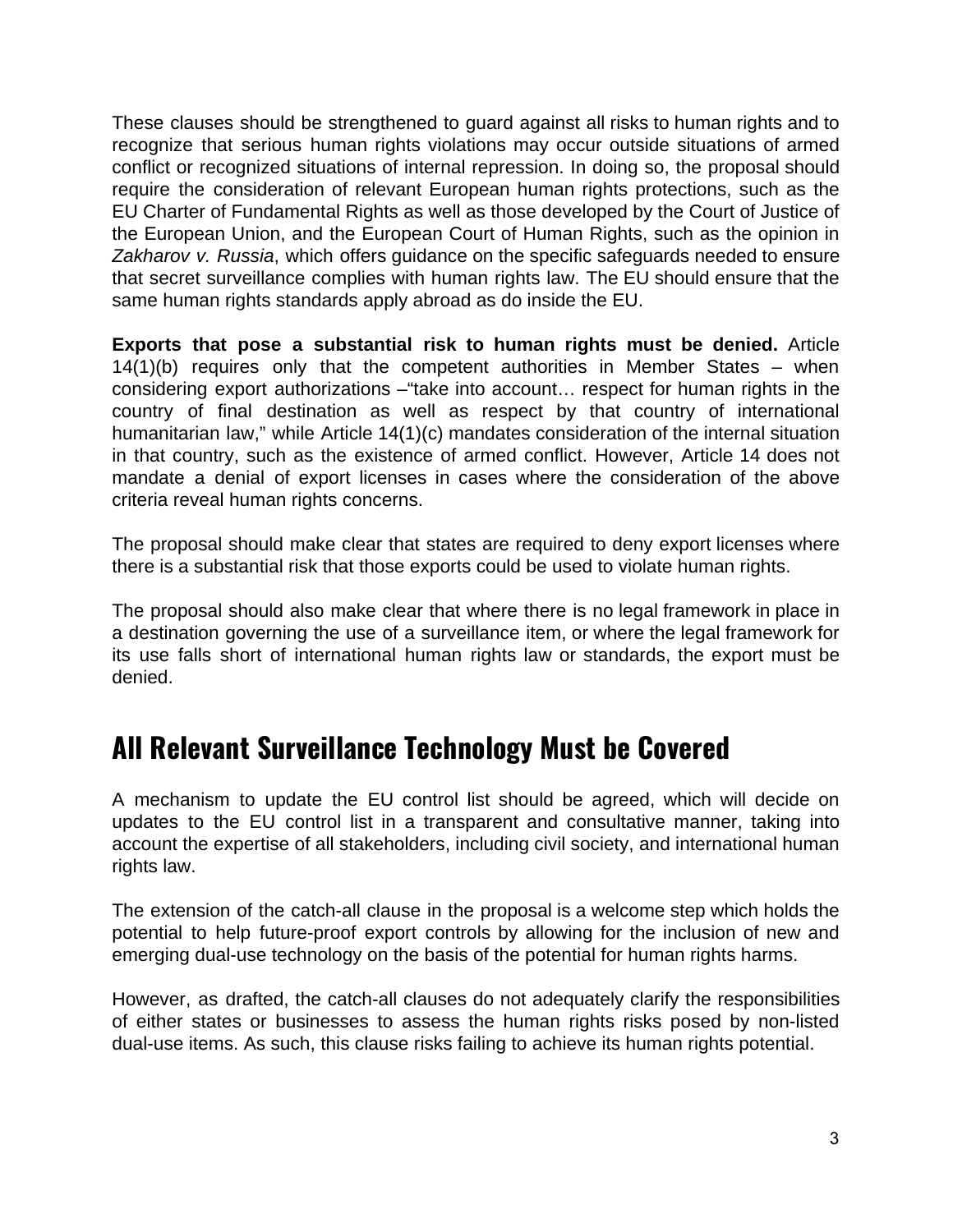These requirements must be strengthened if they are to have a meaningful application. The human rights responsibilities of companies to investigate, prevent and mitigate human rights risks, as well as the obligations of states to oversee and regulate this process, must be clarified in order to ensure that all relevant dual-use technology is subject to licensing.

## **Greater Transparency is Needed**

Transparency regarding export licenses granted, and denied, including information regarding the type of equipment concerned, the product category, description, value, destination country and end use/end user is crucial in enabling parliaments, civil society, industry, and the broader public – both in the EU and in recipient countries – to meaningfully scrutinize the human rights impact of the trade in dual-use items.

The Commission proposal contains provisions for the publication of an annual report by the Commission to the Parliament and Council, as well as requirements for publication when a non-listed dual-use item is subjected to authorization procedures by a member state. However, as it stands, neither of these provisions require a sufficient amount of detail.

The proposal should be amended to require that member states publicly disclose – at a minimum – information regarding individual license approvals and denials, the type of equipment concerned, the product category, description, value, destination country and end use/end user as well as the reasons for the approval or denial of licenses.

### **Protect Security Research and Security Tools**

The proposal states, in the preamble, that export controls should "not prevent the export of information and communication technology used for legitimate purposes, including law enforcement and internet security research." To reinforce the above principle currently stated in the preamble, the new regulation should include clear and enforceable safeguards for the export of information and communication technology used for legitimate purposes and internet security research.

First, the proposal should go still further to clarify that definitions of terms such as "intrusion software," "technical assistance" and "intangible technology transfers" shall not be construed to cover uses such as private exploitation research, and legitimate security items such as anti-virus products, fuzzers, defensive pentesting, zero day exploits/vulnerabilities/proof of concepts, exploit generation software and jailbreak software. More and better defined exceptions for security research are required.